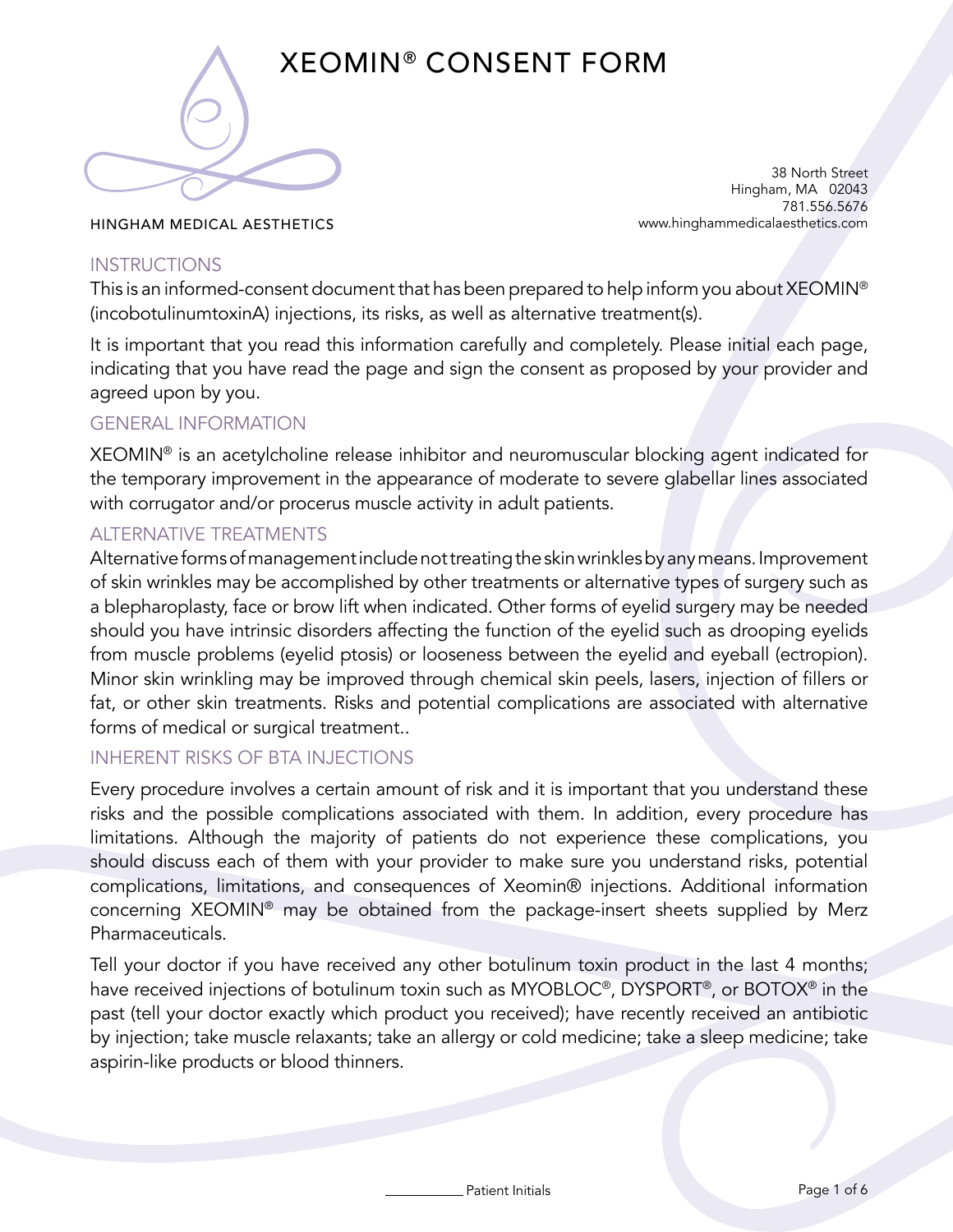# SPECIFIC RISKS OF XEOMIN® (incobotulinumtoxinA) INJECTIONS WARNING: DISTANT SPREAD OF TOXIN EFFECT

Postmarketing reports indicate that the effects of XEOMIN® and all botulinum toxin products may spread from the area of injection to produce symptoms consistent with botulinum toxin effects. These may include asthenia, generalized muscle weakness, diplopia, blurred vision, ptosis, dysphagia, dysphonia, dysarthria, urinary incontinence and breathing difficulties. These symptoms have been reported hours to weeks after injection. Swallowing and breathing difficulties can be life threatening and there have been reports of death. The risk of symptoms is probably greatest in children treated for spasticity but symptoms can also occur in adults treated for spasticity and other conditions, particularly in those patients who have underlying conditions that would predispose them to these symptoms. In unapproved uses, including spasticity in children and in approved indications, cases of spread of effect have been reported at doses comparable to those used to treat cervical dystonia and at lower doses.

#### INCOMPLETE RESULT:

It is possible to not experience a complete result of targeted muscles. Additional injections to reach the desired level of result can be performed until the goal is achieved.

#### ASYMMETRY:

The human face and eyelid region is normally asymmetrical with respect to structural anatomy and function. There can be a variation from one side to the other in terms of the response to BTA injection.

## DROOPING EYELID (PTOSIS):

Muscles that raise the eyelid may be affected by BTA, should this material migrate downward from other injection areas. Should this problem occur, it is temporary and additional treatments such as eye drops may be necessary.

#### PAIN:

Discomfort associated with BTA injections is usually of short duration.

MIGRATION OF BTA: BTA may migrate from its original injection site to other areas and produce temporary weakness of other muscle groups or other unintended effects. BTA has been reported to cause swallowing problems in patients treated for spastic muscle disorders of the neck region (cervical dystonia).

#### BLEEDING AND BRUISING:

It is possible, though unusual, to have a bleeding episode from a BTA injection. Bruising in soft tissues may occur. Serious bleeding around the eyeball during deeper BTA injections for crossed eyes (strabismus) has occurred. Should you develop post-injection bleeding, you may require emergency treatment or surgery. Aspirin, anti-inflammatory medications, platelet inhibitors, anticoagulants, Vitamin E, ginkgo biloba, and other "herbs / homeopathic remedies" may contribute to a greater risk of a bleeding problem. Do not take these for ten days before BTA injections. If you are taking these medications, please inform your provider prior to proceeding.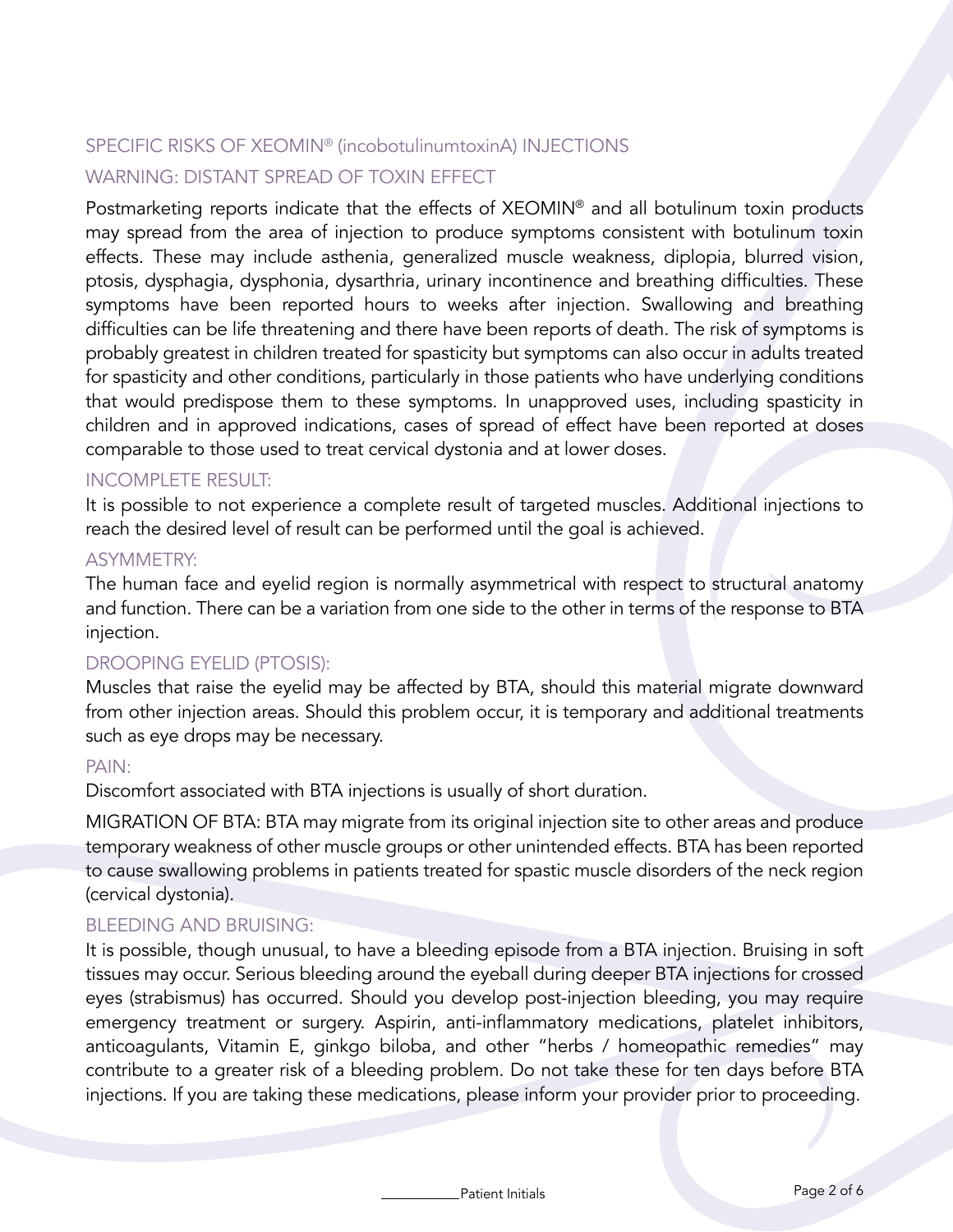# DAMAGE TO DEEPER STRUCTURES:

Deeper structures such as nerves, blood vessels, and the eyeball may be damaged during the course of injection. Injury to deeper structures may be temporary or permanent.

# CORNEAL EXPOSURE PROBLEMS:

Some patients experience difficulties closing their eyelids after BTA injections and problems may occur in the cornea due to dryness. Should this rare complication occur, additional treatments, protective eye drops, contact lenses, or surgery may be necessary.

# UNKNOWN RISKS:

The long-term effect of BTA on tissue is unknown. The risk and consequences of accidental intravascular injection of BTA is unknown and not predictable. There is the possibility that additional risk factors may be discovered.

## DRY EYE PROBLEMS:

Individuals who normally have dry eyes may be advised to use special caution in considering injections around the eyelid region.

# DOUBLE-VISION:

Double-vision may be produced if the BTA material migrates into the region of muscles that control movements of the eyeball.

## EYELID ECTROPION:

Abnormal looseness of the lower eyelid can occur following BTA injection.

# OTHER EYE DISORDERS:

Functional and irritive disorders of eye structures may rarely occur following BTA injections.

## **BLINDNESS:**

Blindness is extremely rare after BTA injections. However, it can be caused by internal bleeding around the eyeball or needle stick injury. The occurrence of eye problems appears to be very rare.

## ALLERGIC REACTIONS:

As with all biologic products, allergic and systemic anaphylactic reactions may occur. Allergic reactions may require additional treatment.

## ANTIBODIES TO BTA:

Presence of antibodies to BTA injections may reduce the effectiveness of this material in subsequent injections. The health significance of antibodies to BTA is unknown.

## INFECTION:

Infection is extremely rare after BTA injection. Should an infection occur, additional treatment including antibiotics may be necessary.

## SKIN DISORDERS:

Skin rash, itching, and swelling may rarely occur following BTA injection.

## NEUROMUSCULAR DISORDERS:

Patients with peripheral motor neuropathic disorders (amyotrophic lateral sclerosis, myasthenia gravis, and motor neuropathies) may be at greater risk of clinically significant side effects from BTA.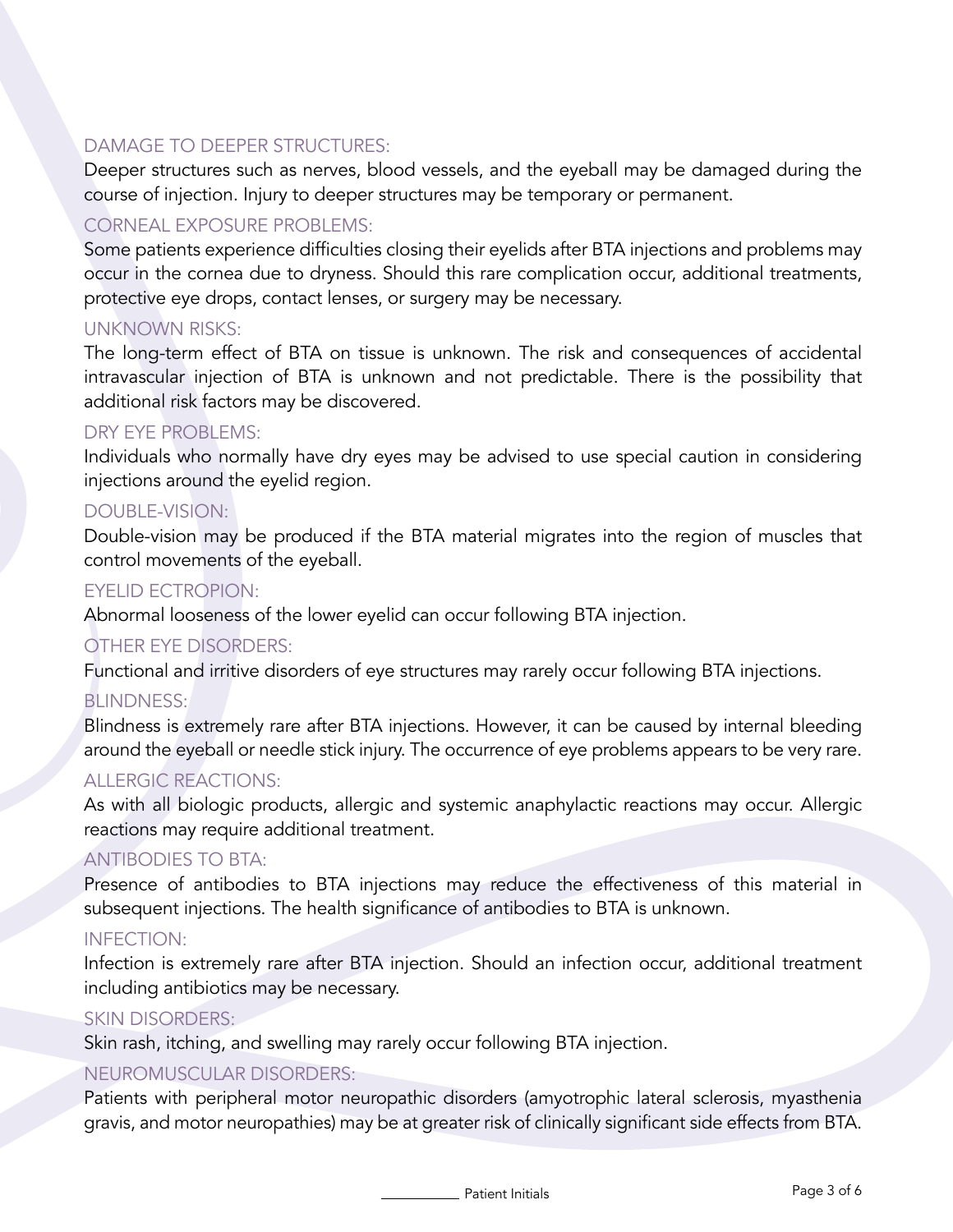## MIGRAINE HEADACHE DISORDERS:

Headaches are possible and usually last one day but may persist longer in a very small percentage of patients. Patients are advised that results of BTA treatment for migraine headaches may be variable and improvement in this disorder may not occur following BTA treatments.

#### UNSATISFACTORY RESULT:

There is the possibility of a poor or inadequate response from BTA injection. Additional BTA injections may be necessary. Surgical procedures or treatments may be needed to improve skin wrinkles including those caused by muscle activity. Unsatisfactory results may NOT improve with each additional treatment. Long-Term Effects: Subsequent alterations in face and eyelid appearance may occur as the result of aging, weight loss, weight gain, sun exposure, pregnancy, menopause, or other circumstances not related to BTA injections. BTA injection does not stop the aging process or produce permanent tightening of skin. Future surgery or other treatments may be necessary.

## PREGNANCY AND NURSING MOTHERS:

Animal reproduction studies have not been performed to determine if BTA could produce fetal harm. It is not known if BTA can be excreted in human milk. It is not recommended that pregnant women or nursing mothers receive BTA treatments. Please inform your provider prior to proceeding if you are pregnant or think you could be or if you are nursing.

#### DRUG INTERACTIONS:

The effect of BTA may be potentiated by aminoglycoside antibiotics or other drugs known to interfere with neuromuscular transmission.

## ADDITIONAL ADVISORIES

## MEDICATIONS AND HERBAL DIETARY SUPPLEMENTS:

There are potential adverse reactions that occur as the result of taking over-the-counter, herbal, and/or prescription medications. Aspirin and medications that contain aspirin interfere with forming blood clots, and therefore may contribute to more bleeding issues. If you have a medical condition (such as heart arrhythmia, heart stent, blood vessels with blockages, or blood clots) and are taking medications to thin your blood and prevent clotting such as Plavix, Warfarin, Coumadin, Xarelto, Effient or Pradaxa, discuss management of these medications around the time of treatment with your provider. If you have an adverse reaction, stop the drugs immediately and call your provider for further instructions. If the reaction is severe, go immediately to the nearest emergency room.

## SUN EXPOSURE – DIRECT OR TANNING SALON:

The effects of the sun are damaging to the skin. Exposing the treated areas to sun may result in increased scarring, color changes, and poor healing. Patients who tan, either outdoors or in a salon, should inform their provider and either delay treatment, or avoid tanning until the provider says it is safe to resume. The damaging effect of sun exposure occurs even with the use sun block or clothing coverage.

#### IMPORTANT COMMITMENTS / TRAVEL PLANS:

Any treatment holds the risk of complications that may delay healing and your return to normal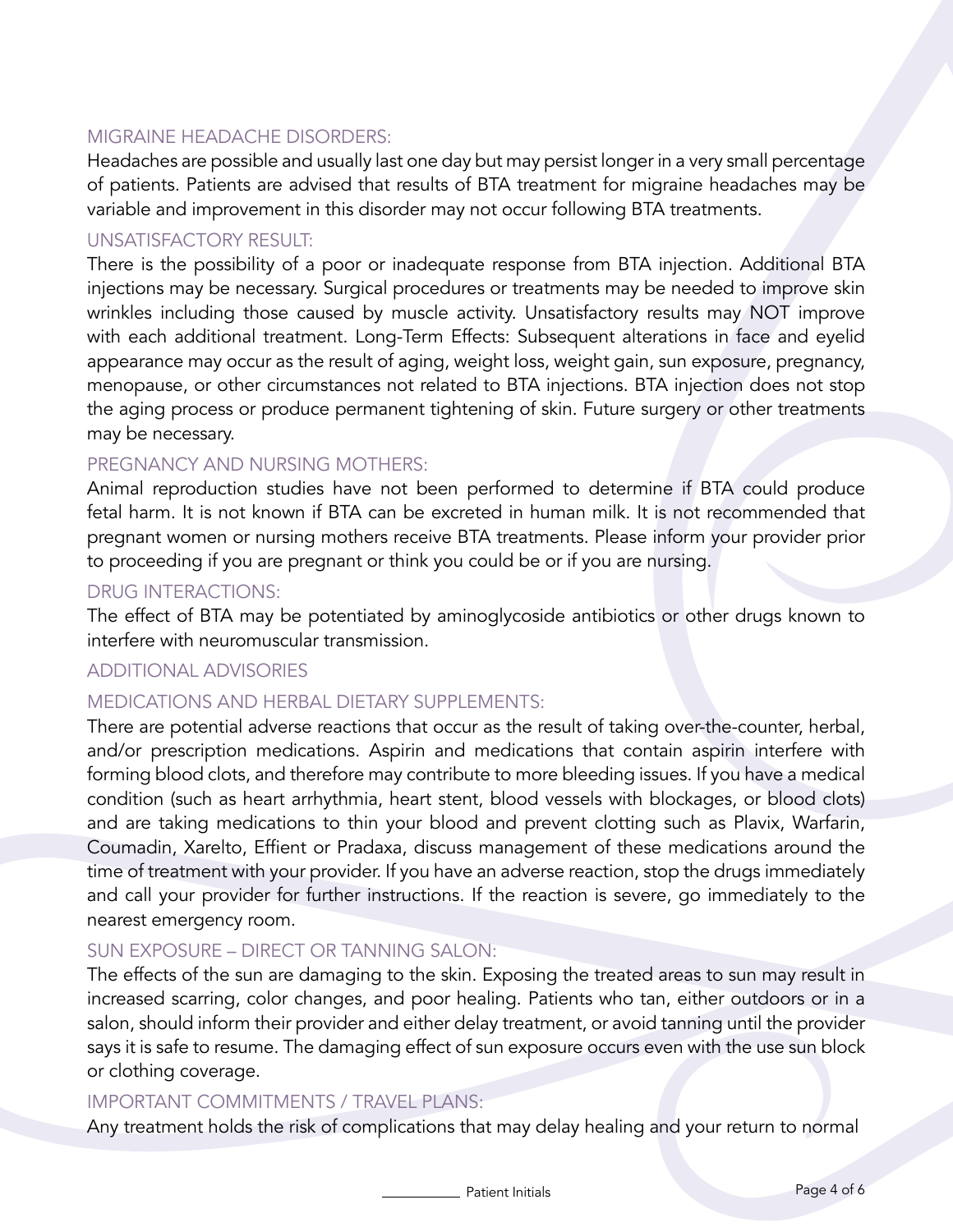life. Please let the provider know of any travel plans, important commitments already scheduled or planned, or time demands that are important to you, so that appropriate timing of treatment can occur. There are no guarantees that you will be able to resume all activities in the desired time frame.

#### FEMALE PATIENT INFORMATION:

It is important to inform your provider if you use birth control pills, estrogen replacement, or if you suspect you may be pregnant.

## MENTAL HEALTH DISORDERS AND ELECTIVE TREATMENT:

It is important that all patients seeking to undergo elective treatment have realistic expectations that focus on improvement rather than perfection. Complications or less than satisfactory results are sometimes unavoidable, may require additional treatment and often are stressful. Please openly discuss with your provider, prior to treatment, any history that you may have of significant emotional depression or mental health disorders. Although many individuals may benefit psychologically from the results of elective treatment, effects on mental health cannot be accurately predicted.

# OFF - LABEL FDA ISSUES:

There are many devices, medications and injectable fillers and botulinum toxins that are approved for specific use by the FDA, but this proposed use is "Off-Label", that is not specifically approved by the FDA. It is important that you understand this proposed use is not experimental and your provider believes it to be safe and effective.

# PATIENT COMPLIANCE:

Follow all physician instructions carefully; this is essential for the success of your outcome. Personal and vocational activity needs to be restricted.

## DISCI AIMER:

Informed-consent documents are used to communicate information about the proposed treatment of a disease or condition along with disclosure of risks and alternative forms of treatment(s), including a decision not to proceed with treatment.

This document is based on a thorough evaluation of scientific literature and relevant clinical practices to describe a range of generally acceptable risks and alternative forms of management of a particular disease or condition. The informedconsent process attempts to define principles of risk disclosure that should generally meet the needs of most patients in most circumstances. However, informed-consent documents should not be considered all-inclusive in defining other methods of care and risks encountered. Your provider may provide you with additional or different information which is based on all the facts in your particular case and the current state of medical knowledge.

Informed-consent documents are not intended to define or serve as the standard of medical care. Standards of medical care are determined on the basis of all of the facts involved in an individual case and are subject to change as scientific knowledge and technology advance and as practice patterns evolve.